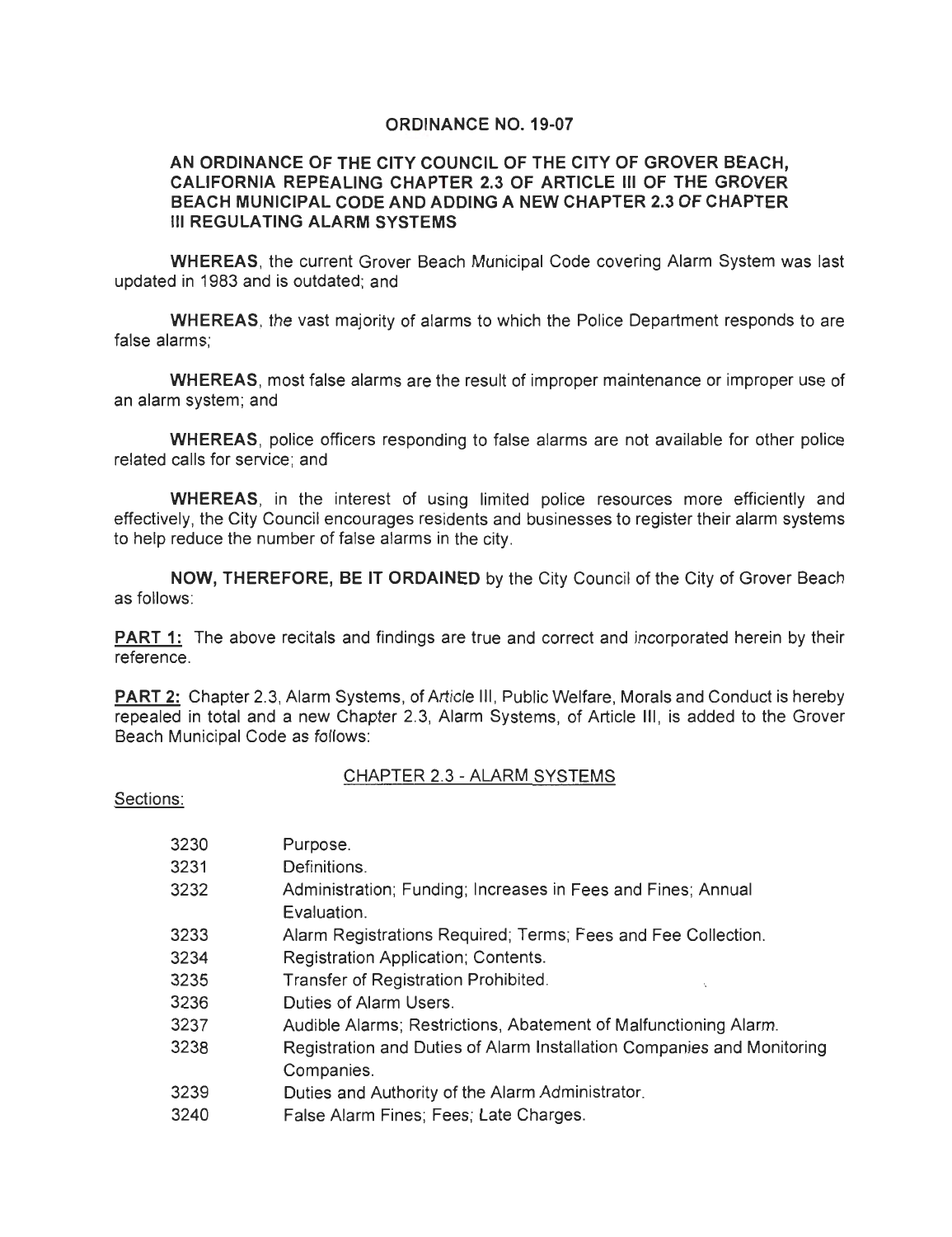| 3241 | Notice to Alarm Users of False Alarms and Suspension of a Police      |
|------|-----------------------------------------------------------------------|
|      | Response.                                                             |
| 3242 | Alarm Registration Suspension, Fees, Fines, Violation to Make Alarm   |
|      | Dispatch Request for Suspended Alarm Site.                            |
| 3243 | Appeals of Determinations Regarding Alarm Registrations, Fees and     |
|      | Fines.                                                                |
| 3244 | Reinstatement of Suspended Alarm Registrations.                       |
| 3245 | Suspension of Police Response to Dispatch Requests from Certain Alarm |
|      | Installation Companies and Monitoring Companies.                      |
| 3246 | Police Department Response.                                           |
| 3247 | Confidentiality of Alarm Information.                                 |
| 3248 | Scope of Police Duty; Immunities Preserved.                           |
|      |                                                                       |

3230. Purpose. The purpose of this Chapter is to reduce the dangers and inefficiencies associated with False Alarms and to encourage alarm companies and property owners to maintain the operational reliability, properly use alarm systems, and to reduce or eliminate False Alarm Dispatch Requests. The City of Grover Beach hereby determines it is in the best interest of all its citizens that all burglary, robbery and fire alarms within the City be subject to certain regulations designed to control false alarms and insure prompt response.

3231 . Definitions. meanings: For purposes of this Chapter, the following terms shall have the following

A "Alarm Administrator" means the Person or Persons designated by the Police Department to administer the provisions of this Chapter.

B. "Alarm Agreement" means the legal contract or agreement by and between the Alarm Installation Company and/or Monitoring Company and the Alarm User.

C. "Alarm Agreement Holding Company" means the Alarm Installation Company or Monitoring Company that holds the Alarm Agreement with the Alarm User

D. "Alarm Installation Company" means a Person in the business of selling, providing, maintaining, servicing, repairing, altering, replacing, moving or installing an Alarm System at an Alarm Site for compensation, and includes individuals or firms that install and service Alarm Systems used in a private business or proprietary facility.

E. "Alarm Dispatch Request" means a notification to the Police Department that an alarm, either manual or automatic, has been activated at a particular Alarm Site.

F. "Alarm Registration" means a registration and unique Number issued by the Alarm Administrator to an Alarm User, which authorizes the operation of an Alarm System.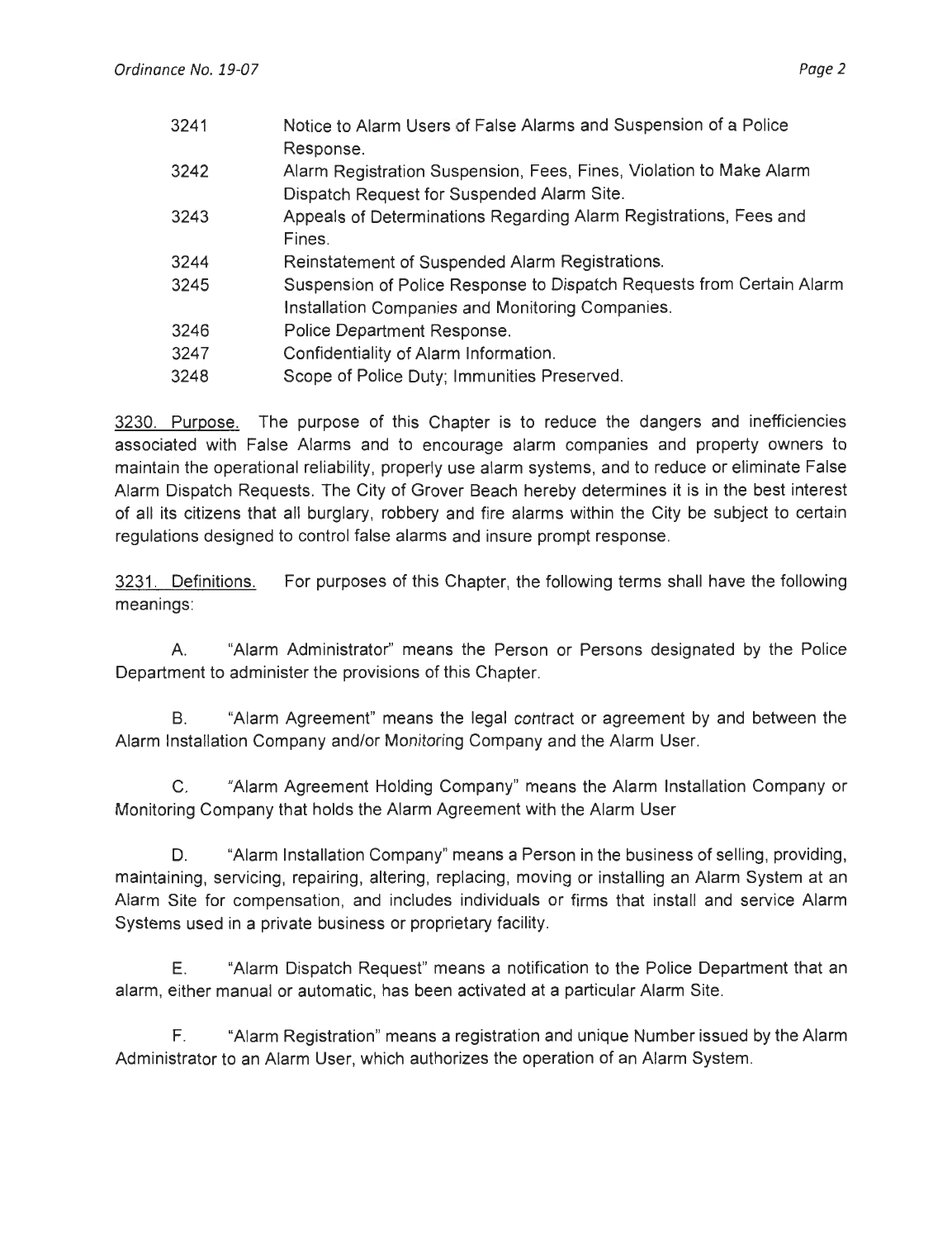#### Ordinance No. 19-07 **Pages** 3

G. "Alarm Response Manager (ARM)" means a Person designated by an Alarm Installation Company and Monitoring Company to handle alarm issues for the company and act as the primary point of contact for the City's Alarm Administrator.

H. "Alarm Site" means a location served by one or more Alarm Systems. In a multiunit building or complex, each unit shall be considered a separate Alarm Site if served by a separate Alarm System. In a single unit building that houses two or more separate businesses with separate Alarm Systems, each business will be considered a separate Alarm Site.

I. "Alarm System" means a device or series of devices, which emit or transmit an audible or remote visual or electronic alarm signal, which is intended to summon a Police response. The term includes hardwired systems, surveillance cameras and systems interconnected with a radio frequency method such as cellular or private radio signals, and includes Local Alarm Systems, but does not include an alarm installed in a motor vehicle or a system which will not emit a signal either audible or visible from the outside of the building, residence or beyond, but is designed solely to alert the occupants of a building or residence.

J. "Alarm User" means any Person who has contracted for Monitoring, repair, installation or maintenance service for an Alarm System from an Alarm Installation Company or Monitoring Company, or who owns or operates an Alarm System which is not monitored, maintained or repaired under agreement.

K. "Alarm User Awareness Class" means a class conducted for the purpose of educating Alarm Users about the responsible use, operation, and maintenance of Alarm Systems and the problems created by False Alarms.

L. "Alarm User List" means a list provided by the Alarm User's Alarm Installation Company or if no Alarm Agreement exists between the Alarm User and an Alarm Installation Company, the Alarm User's Monitoring Company.

M. "Arming Station" means a device that controls an Alarm System.

N. "Automatic Voice Dialer" means any electronic, mechanical, or other device which, when activated, is capable of being programmed to send a prerecorded voice message to the Police Department Communications Center or City requesting an officer be dispatched to an Alarm Site.

0 . "Burglar Alarm" means an alarm intended to identify the presence of an intruder in either a business or residence.

P. "Business Tax Certificate" means a business certificate issued by the City of Grover Beach to an Alarm Installation Company or Monitoring Company to conduct business in the City.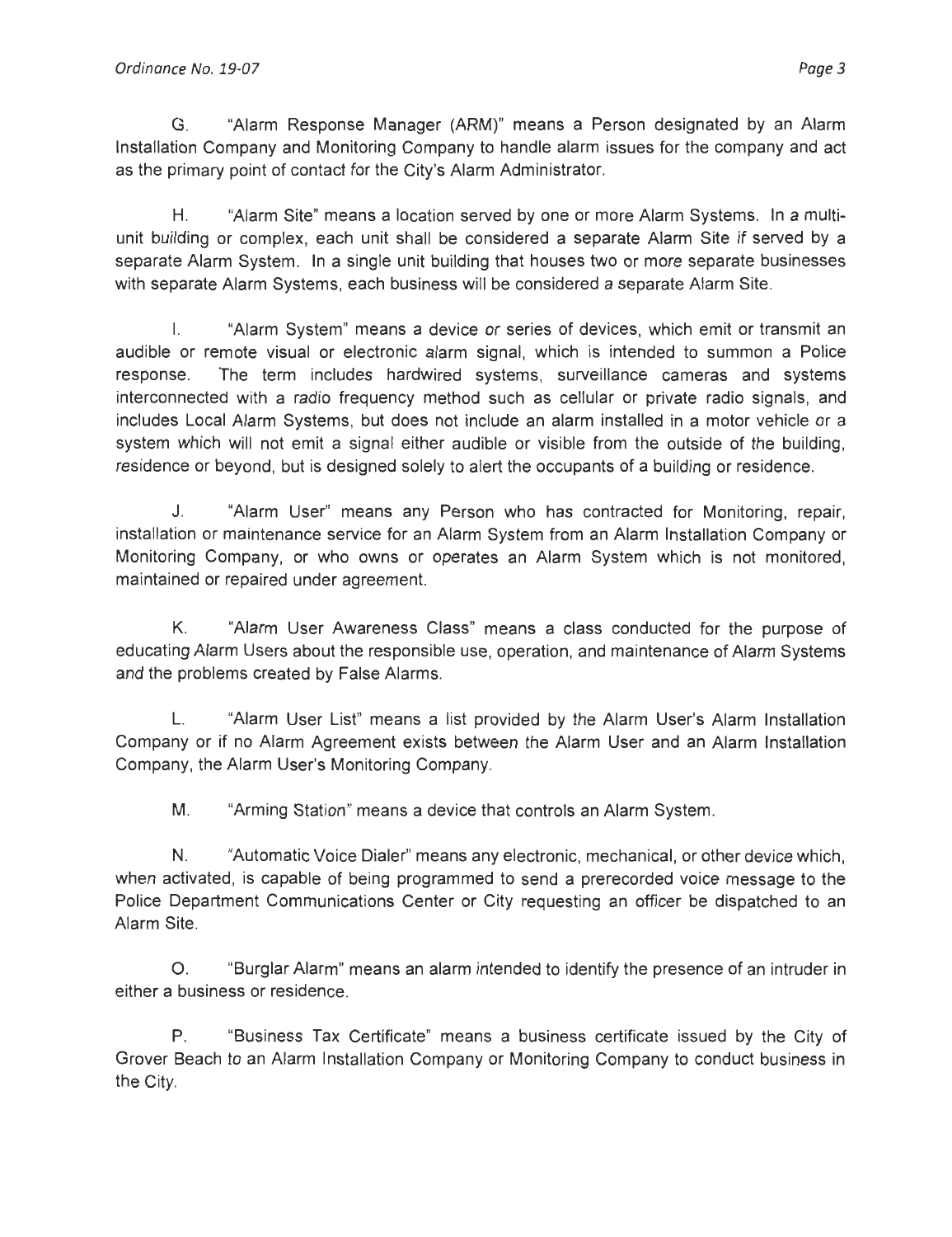Q . "Cancellation" means the termination of a Police response to an Alarm Site after an Alarm Dispatch Request is made but before an officer's arrival at the Alarm Site.

R. "Conversion of Alarm User" means the transaction or process by which one Alarm Installation Company or Monitoring Company begins the servicing or monitoring of a previously unmonitored Alarm System or an Alarm System that was previously serviced or monitored by another alarm company.

S. "City" means City of Grover Beach.

T. "Duress Alarm" means a silent Alarm System signal generated by the entry of a designated code into an Arming Station in order to signal that the Alarm User is being forced to turn off the system and requires an officer response.

U. "Enhanced Call Confirmation" (ECC) means an attempt by the Monitoring Company, or its representative, to contact the Alarm Site and/or Alarm User and/or the Alarm User's designated representatives by telephone and/or other electronic means, whether or not actual contact with a Person is made, to determine whether an alarm signal is valid before requesting a police response, in an attempt to avoid an unnecessary Alarm Dispatch Request. For the purpose of this Chapter, telephone confirmation shall require, as a minimum that a second call be made to a different number, if the first attempt fails to reach an Alarm User who can properly identify themselves to determine whether an alarm signal is valid before requesting an officer dispatch. Names and numbers or those contacted or attempted to contact, shall be provided when requested .

V. "False Alarm" means an Alarm Dispatch Request to the Police Department, which results in the responding officer finding no evidence of a criminal offense or attempted criminal offense after completing a timely investigation of the Alarm Site. For purposes of this definition, "timely" shall be defined as when an officer arrives at the scene within thirty (30) minutes from when the Police Communications Center receives notification of the alarm.

W. "Holdup Alarm" means a silent alarm signal generated by the manual activation of a device intended to signal a robbery in progress.

X. "Local Alarm System" means an unmonitored Alarm System that annunciates an alarm only at the Alarm Site or is a self-monitored Alarm Site.

Y. "Monitoring" means the process by which a Monitoring Company receives signals from an Alarm System and relays an Alarm Dispatch Request to the Police Department.

Z. "Monitoring Company" means a Person in the business of providing Monitoring services.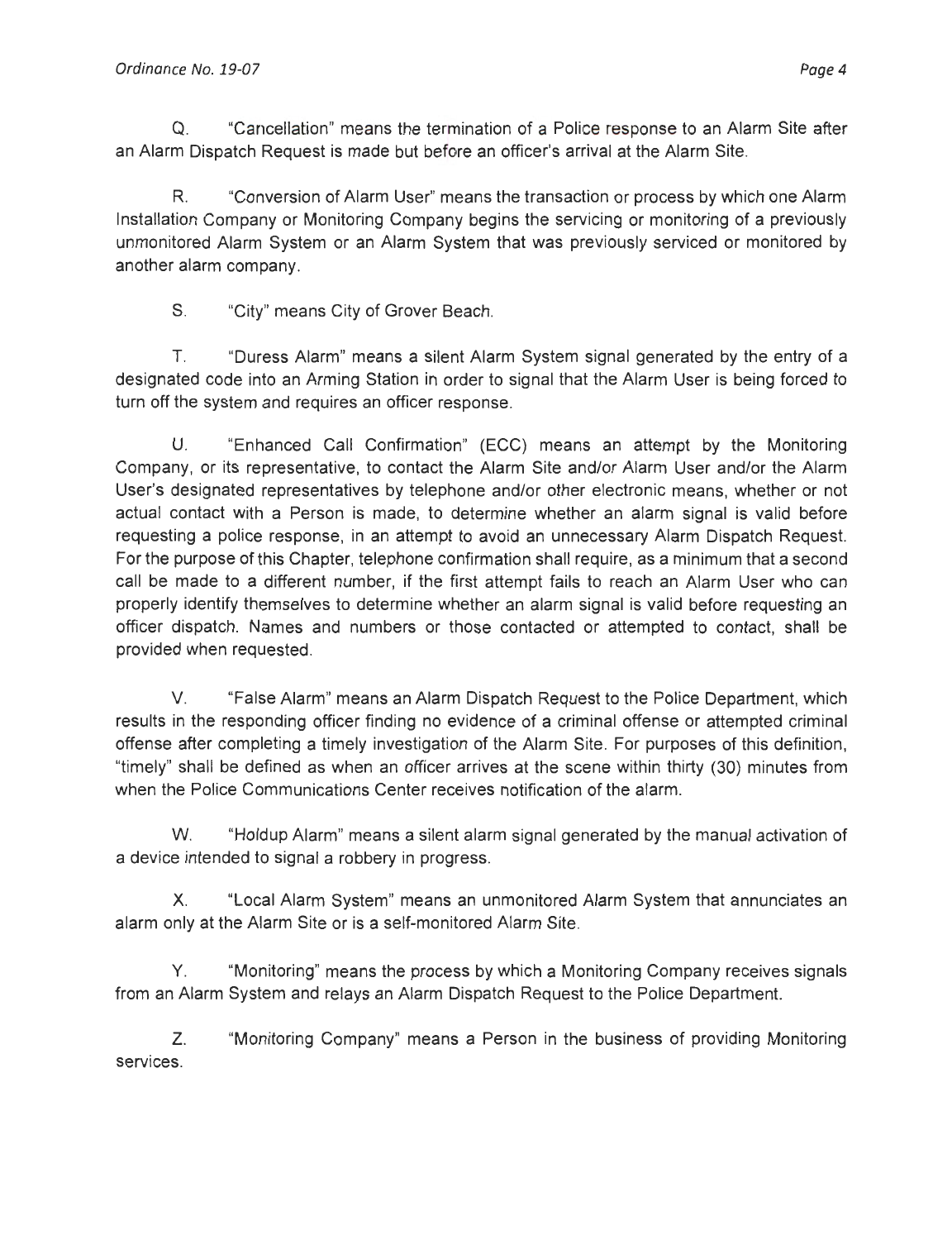AA. "One Plus Duress Alarm" means the manual activation of a silent alarm signal by entering a code that adds one number to the last digit of the normal arm/disarm code (e.g., normal  $code = 1234$ , one plus duress code = 1235).

BB. "Panic Alarm" means an Alarm System signal generated by the manual activation of a device intended to signal a life threatening or emergency situation requiring an officer response.

CC. "Person" means an individual, corporation, limited liability company, partnership, association, organization or similar entity.

DD. "Police Department" means the Grover Beach Police Department.

EE. "Protective or Reactive Alarm System" means an Alarm System that produces a temporary disability or sensory deprivation through use of chemical, electrical, sonic or other means, including use of devices that obscure or disable a Person's vision.

FF. "Registration Number" means a unique individual number assigned to an Alarm User as part of Alarm Registration issued by the Police Department.

GG. "Responsible Party" means a Person capable of appearing at the Alarm Site upon request who has access to the Alarm Site, the code to the Alarm System and the authority to approve repairs to the Alarm System.

HH. "Robbery Alarm" means an alarm signal generated by the manual or automatic activation of a device, or any system , device or mechanism on or near the premises intended to signal that a robbery is in progress and that a Person is in need of immediate Police assistance in order to avoid bodily harm, injury or death. The term has the same general meaning as "Holdup Alarm or Duress Alarm."

II. "Takeover" means the transaction or process by which an Alarm User takes over control of an existing Alarm System that was previously controlled by another Alarm User.

JJ . "Zones" mean a division of devices into which an Alarm System is divided to indicate the general location from which an Alarm System signal is transmitted.

### 3232. Administration; Funding; Increases in Fees and Fines; Annual Evaluation.

A Responsibility for administration of this Chapter is vested with the Police Department.

B. The Police Department shall designate an Alarm Administrator to carry out the duties and functions described in this section.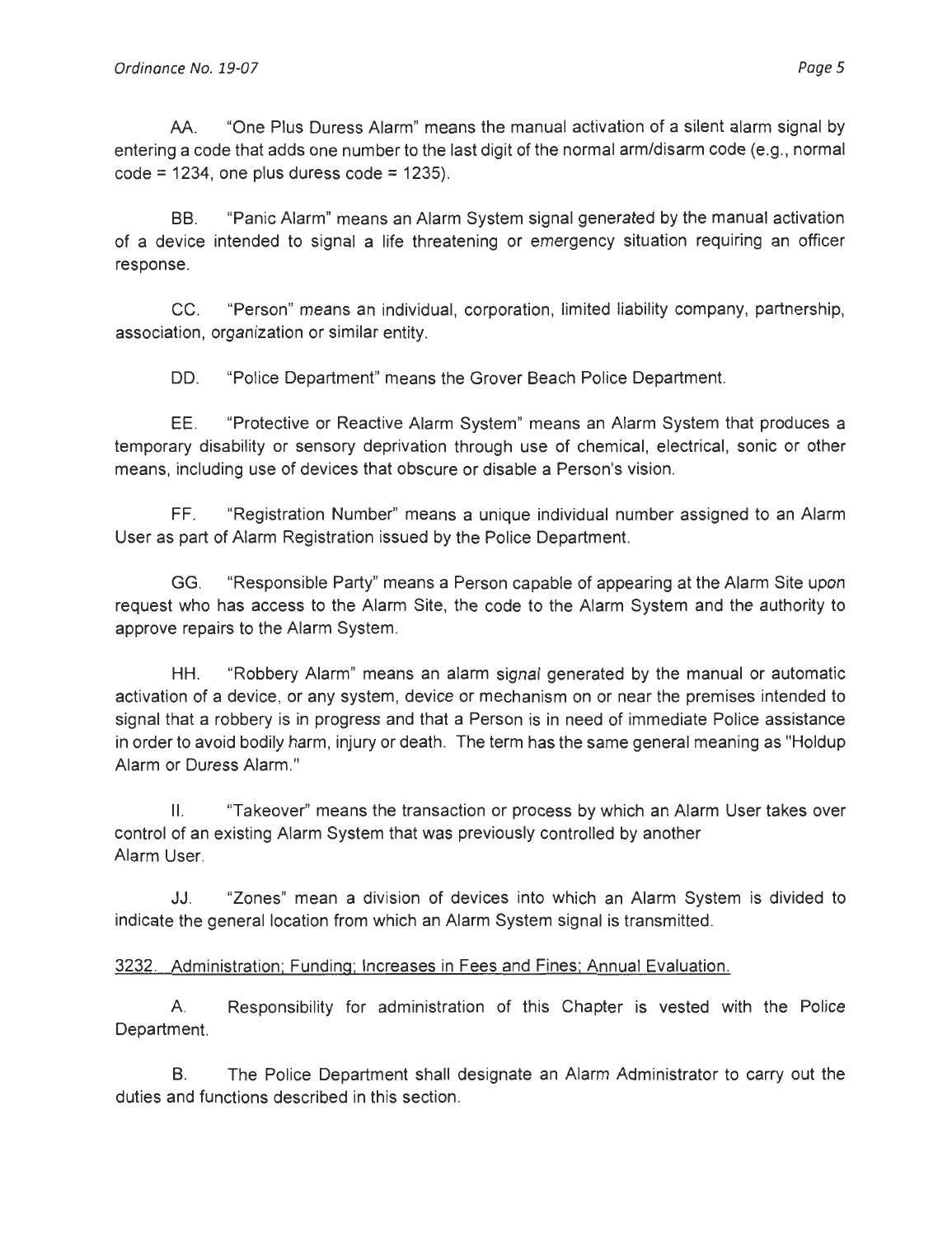C. Monies generated by fees and fines assessed pursuant to this section shall be deposited into the City's General Fund.

O. The amount of the fees and fines set forth in this section shall be specified in the Master Fee Schedule, which may only be revised by a duly adopted resolution of the City Council. For purposes of this subsection, "fees" include any type or class of fee and includes late charges .

E. The Alarm Adm inistrator shall conduct an annual evaluation and analysis of the effectiveness of this Chapter and identify and implement system improvements as warranted.

# 3233. Alarm Registrations Required; Terms; Fees and Fee Collection

A. An Alarm User shall not operate, or cause to be operated, any Alarm System without a valid Alarm Registration. A separate Alarm Registration is required for each Alarm Site having a distinct address or business name. A registration fee including a completed Alarm Registration application shall be received and approved by the Alarm Administrator prior to any Alarm System activation. A thirty (30) day grace period shall be granted from the date of all new alarm installations or takeovers between two alarm users, to accommodate the registration application process.

B. Owners of Local Alarm Systems are required to adhere to all sections of this Chapter and are subject to all fees, fines, suspensions, penalties or other requirements that are applicable.

C. The fee for a new initial Alarm Registration and the Alarm Registration renewal fee shall be collected by the Alarm Administrator.

D. Existing Alarm Systems:

1. Any Alarm System that has been installed before the effective date of this Ordinance shall be registered and a registration fee collected by the Alarm Administrator.

a. The Alarm Agreement Holding Company shall provide within sixty (60) days of the effective date of this Ordinance, an Alarm User List of existing Alarm Users in the City, in a format approved by the Alarm Administrator, including name, address , billing address and telephone number to the Alarm Administrator.

2. The Alarm Agreement Holding Company may, through a mutual written agreement, have another Alarm Company provide the Alarm User's list.

E. New Alarm Systems:

1. Any Alarm Installation Company that installs an Alarm System on premises located within the City of Grover Beach shall notify the Alarm Administrator within twenty (20)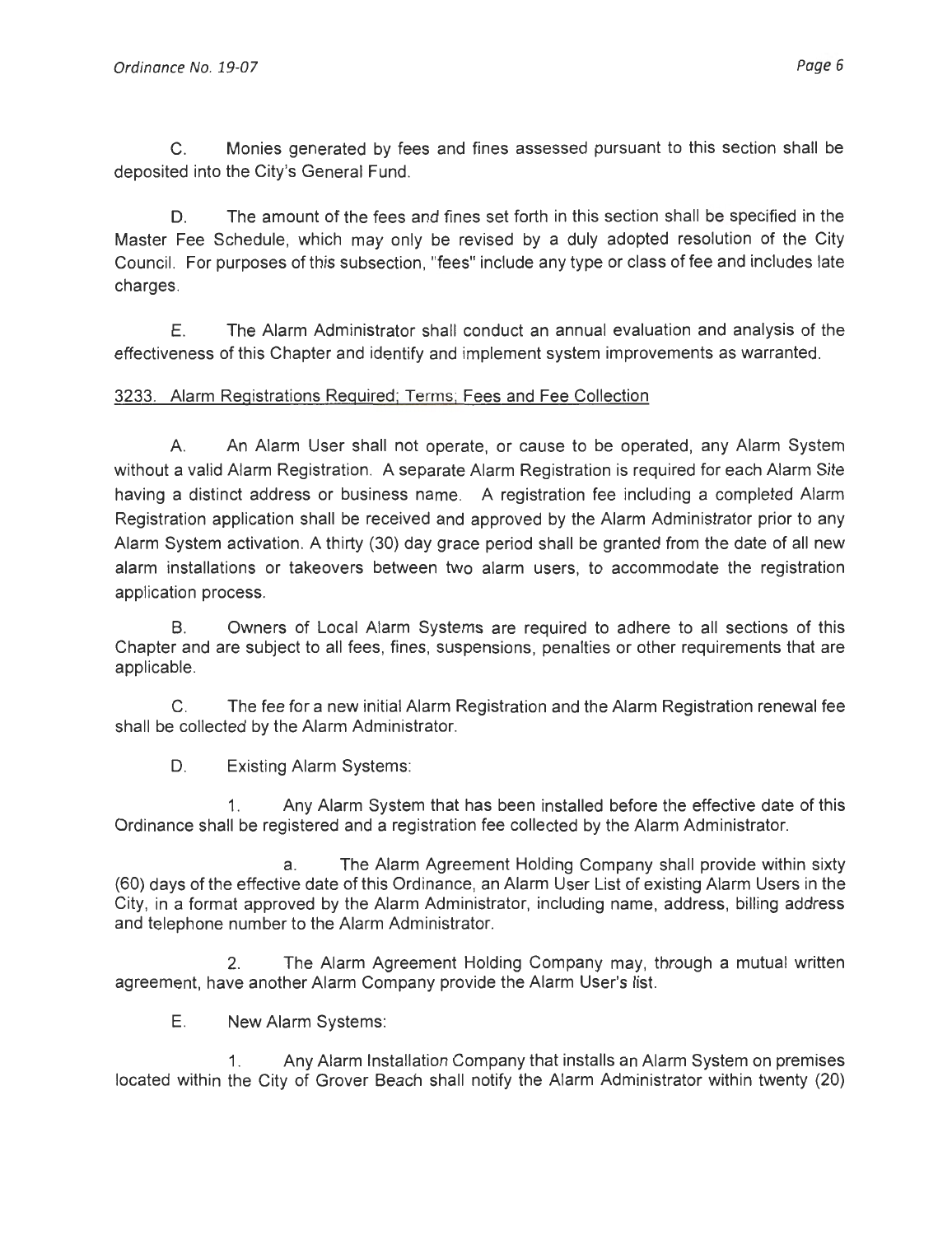days that an Alarm System has been installed and send the Alarm Administrator the required information.

2. In the case of self-installed alarm systems that are to be monitored by a Monitoring Company, the Monitoring Company shall act as the Alarm Installation Company regarding the duties to notify the Alarm Administrator.

3. Failure of an Alarm Installation Company to notify the Alarm Administrator of a new Alarm System installation within twenty (20) days of installation shall result in a fine as established by the Master Fee Schedule of the city and to be imposed on the Alarm Installation Company.

4. The initial Alarm Registration fee shall be collected by the Alarm Administrator. Failure of the Alarm User to submit an application and registration fee within the thirty (30) days after notice shall result in the Alarm System being classified as non-registered and late charges being assessed.

## F. Alarm Registration and Renewal Fees

1. An Alarm Registration shall expire one year from the date of issuance and must be renewed annually by the Alarm User. The Alarm Administrator shall notify the Alarm User of the need to renew their registration thirty (30) days prior to the expiration of the registration . It is the responsibility of the Alarm User to submit the updated information and renewal fees prior to the registration expiration date. Failure to renew shall be classified as use of a non-registered Alarm System and subject the Alarm Site to a suspension and late charge.

2. Registration fees shall be collected annually based on a one-year registration period. The amount of the registration and renewal fees required are established by the Master Fee Schedule of the city.

G. Late charge. Alarm Users who fail to make payment for an Alarm Registration prior to the registration's expiration date will be assessed a late charge as established by the Master Fee Schedule of the city.

H. Refunds. No refund of a registration fee or registration renewal fee will be made.

I. Upon receipt of a completed Alarm Registration application form and the Alarm Registration fee, the Alarm Administrator shall issue a Registration Number or Alarm Registration renewal to the applicant unless:

- or
- 1. The applicant has failed to pay any fee or fine assessed under this chapter;

2. An Alarm Registration for the Alarm Site has been suspended, and the condition causing the suspension has not been corrected; or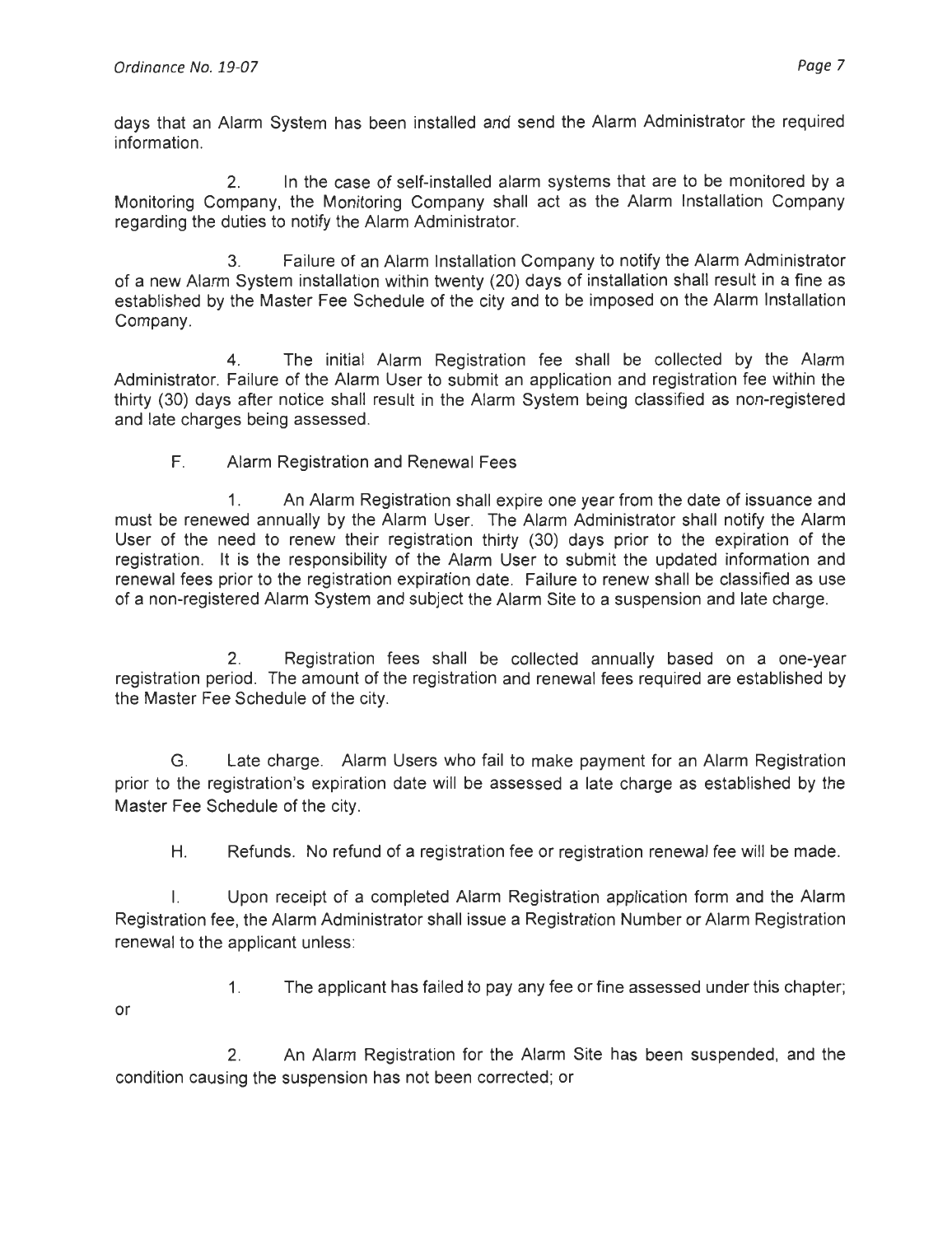3. The Alarm Installation Company and/or the Monitoring Company listed on the registration application are not in possession of a current valid State of California Department of Consumer Affairs Alarm Company Operators License.

4. Any false statement of a material fact made by an applicant for the purpose of obtaining an Alarm Registration shall be sufficient cause for refusal to issue an Alarm Registration.

J. Exceptions.

1. Government entities, including but not necessarily limited to the City, County, State, Federal and School Districts, should obtain Alarm Registrations for all Alarm Systems on property under their control within the boundaries of Grover Beach and are exempt from payment of Alarm Registration and renewal fees.

2. All registration-fee-exempted alarm sites are required to obtain and maintain a valid Alarm Registration for a Police response and are subjected to all other fees, fines and suspension enforcements, except when this action is prohibited by statute or through a court ruling.

# 3234. Registration Application; Contents.

An application for an Alarm Registration must be in a format provided by the Police Department. The information required on such forms shall be determined by the Alarm Administrator. Registration applicants acknowledge that the Police response may be influenced by factors including, but not limited to, the availability of officers, priority of calls, traffic conditions, weather conditions , emergency conditions, prior alarm history, administrative actions and staffing levels.

# 3235. Transfer of Registration Prohibited.

A. An Alarm Registration cannot be transferred to another Person or Alarm Site. An Alarm User shall inform the Alarm Administrator and their Alarm Company of any change to the information listed on the Alarm Registration application within ten (10) business days after such change.

B. Exceptions may be made at the discretion of the Alarm Administrator when the transfer proposed is among members of the family of the original registration holder or successors in interest to the property for which the Alarm Registration has been issued.

# 3236. Duties of Alarm Users.

A. An Alarm User shall: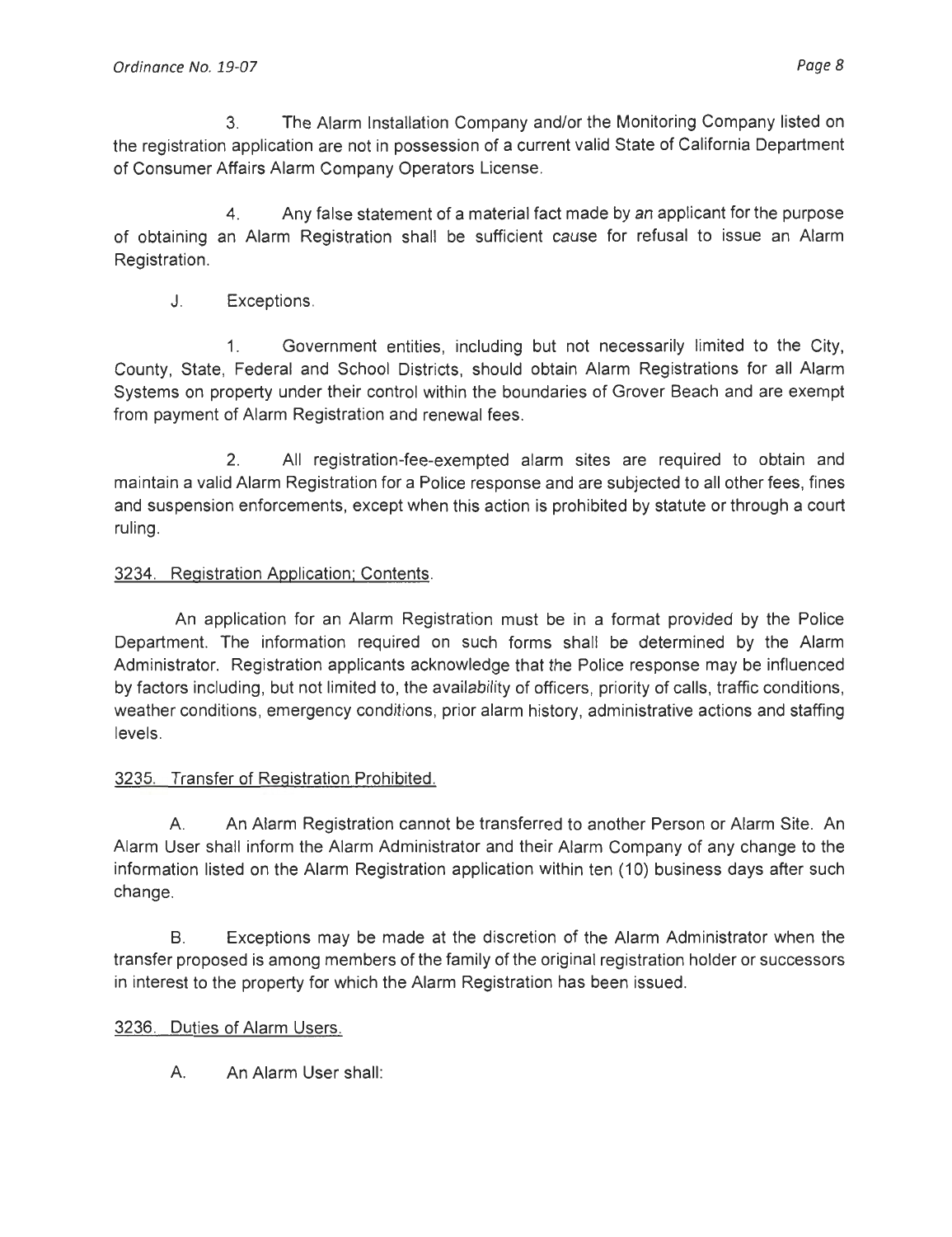1. Maintain the Alarm Site and the Alarm System in a manner that will minimize or eliminate False Alarms;

2. Make every reasonable effort to arrive at the Alarm System's location within 30 minutes after being requested by the Monitoring Company or Police Department in order to:

- a. Deactivate an Alarm System;
- b. Provide access to the Alarm Site; and/or
- c. Provide alternative security for the Alarm Site.

3. Provide his, her, or its Monitoring Company with the updated names and telephone numbers of at least two individuals who are able and have agreed to:

- a. Receive notification of an Alarm System activation at any time;
- b. Respond to the Alarm Site at any time; and
- c. Provide access to the Alarm Site and deactivate the Alarm System,

if necessary.

4. Not activate an Alarm System for any reason other than an occurrence of an event that the Alarm System was intended to report.

5. Notify his, her, or its Monitoring Company of any suspension of police response (as provided for under this Chapter) and request that the Monitoring Company not make a Burglar Alarm Dispatch Request.

B. No Person shall operate or cause to be operated any Automatic Voice Dialer which, when activated, uses a telephone device or attachment to automatically dial a telephone line leading into the Police Department Communications Center or the City and then transmit any pre-recorded message or signal.

C. An Alarm User shall keep a set of written operating instructions for each Alarm System at each Alarm Site.

### 3237. Audible Alarms; Restrictions, Abatement of Malfunctioning Alarm.

A. No Alarm System shall emit a sound resembling an emergency vehicle siren or civil defense warning. The chief of police or their designee shall make the final determination regarding any question of an audible alarm within this section.

B. After the effective date of this ordinance no one shall install, modify or repair an Alarm System in the City of Grover Beach that has a siren, bell or other signal that is audible from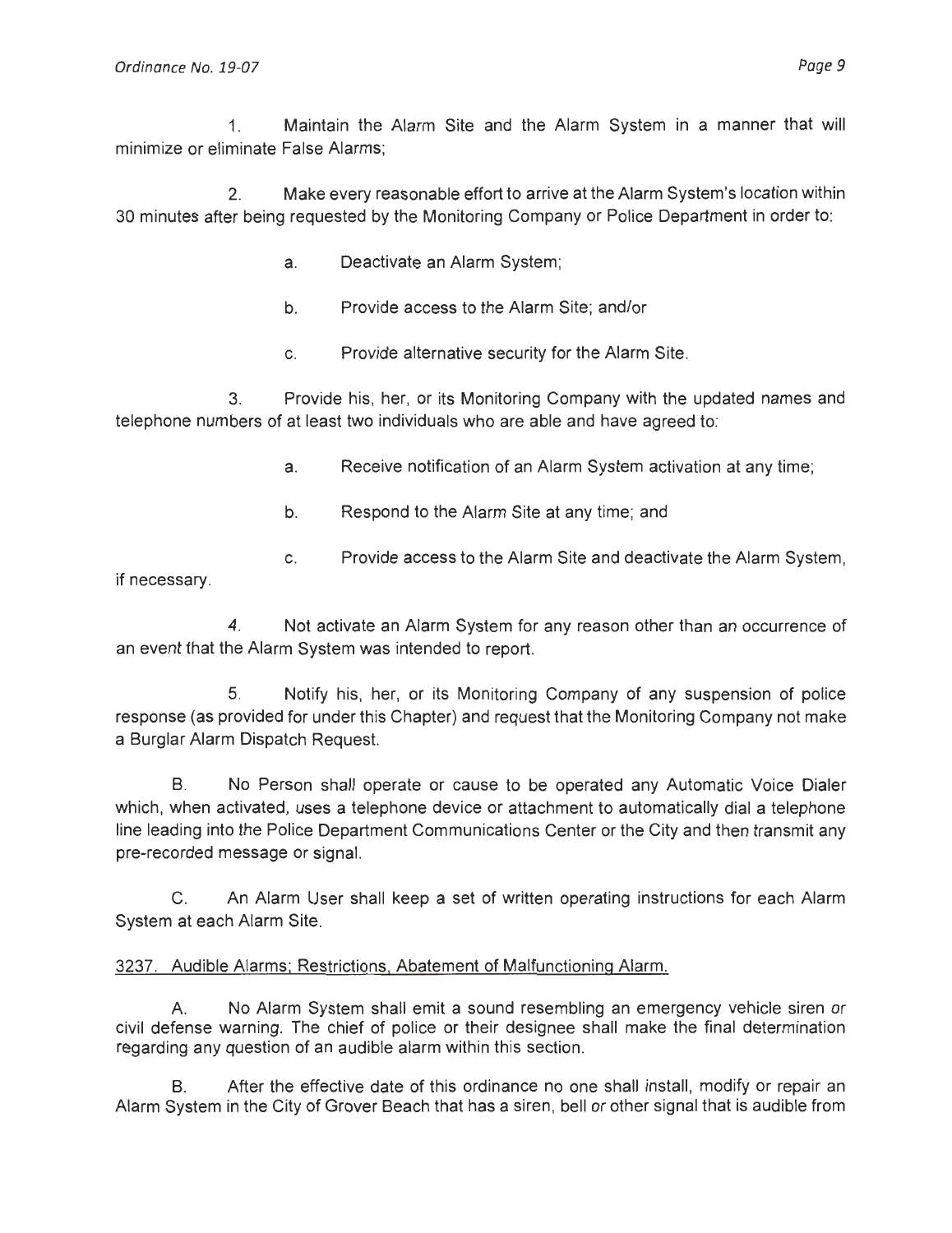any property adjacent to the Alarm Site that sounds for longer than fifteen (15) consecutive minutes after the alarm is activated, or that repeats the fifteen (15) minute audible cycle more than two consecutive times during a single armed period.

C. In the event that an audible alarm is activated and fails to reset itself or continues to activate for more than (60) sixty minutes and the responsible person listed on the Alarm Registration or other responsible person cannot or will not respond and silence the alarm, and the continued activation of the alarm is creating a disturbance, the Police Department may cause the alarm to be silenced in a manner determined appropriate for the circumstances. The Alarm User shall be held responsible for the actual costs involved to abate the malfunctioning alarm up to a maximum of three hundred dollars (\$300). The City, its employees or agents shall not be responsible or liable for reasonable damage resulting from such disconnection.

### 3238. Registration and Duties of Alarm Installation Companies and Monitoring Companies.

A. Registration.

1. No alarm company operator or alarm agent, as defined by the Business and Professions Code, shall install, maintain, or repair any Alarm System within the City unless the Alarm Company operator or alarm agent has, prior to performing such work, obtained a City Business Tax Certificate.

2. Each Alarm Installation Company and Alarm Monitoring Company must designate one individual as the Alarm Response Manager (ARM) for the company. The individual designated as the ARM must be knowledgeable of the provisions of this Chapter, as well as have the knowledge and authority to deal with False Alarm issues and respond to requests from the Alarm Administrator. The name, contact number, and email address of the ARM shall be provided to the Alarm Administrator. Failure to comply within thirty (30) days after being notified in writing from the Alarm Administrator may result in the suspension of Police Department response to Alarm Dispatch Requests from the non-complying Alarm Installation Company or Monitoring Company.

3. Each Alarm Installation Company shall provide the name, address and phone number of any Monitoring Company it is using to monitor its Alarm Sites within the City, and Monitoring Companies shall do the same for Alarm Installation Companies that use their monitoring services within the City.

B. Alarm Installation Companies shall:

1. Upon the installation or activation of an Alarm System, the Alarm Installation Company shall distribute to the Alarm User information summarizing:

a. The applicable law relating to False Alarms, including the Registration Fee and the potential for fines and suspension of an Alarm Registration;

b. How to prevent False Alarms; and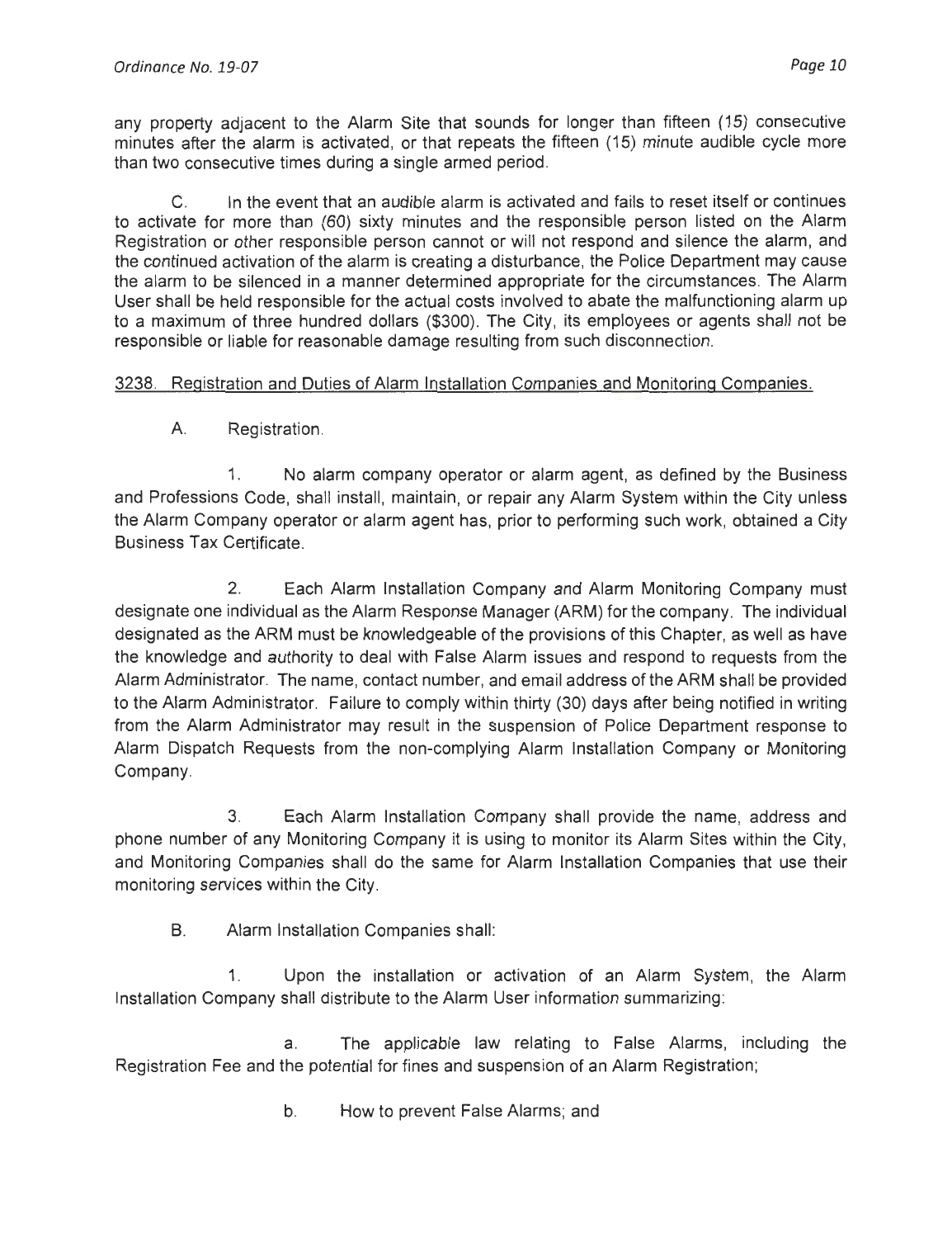c. How to operate the Alarm System.

2. After the effective date of this Ordinance, Alarm Installation Companies shall not program Alarm Systems so that they are capable of sending One Plus Duress Alarms. Monitoring Companies may continue to report One Plus Duress Alarms received from Alarm Systems programmed with One Plus Duress Alarms installed prior to the effective date of this Ordinance.

3. After the effective date of this Ordinance, Alarm Installation Companies shall not install, modify or repair "single action" devices for the activation of Hold-up, Robbery or Panic Alarms. New devices shall require two actions or an activation time delay to provide more positive assurance that the user intends to activate the device.

4. All audible Alarm Systems shall include a device which will limit the duration of the audible alarm to a period of not more than fifteen (15) minutes per activation.

5. An Alarm Installation Company shall not use an Automatic Voice Dialer for any Alarm System which, when activated, uses a telephone device or attachment to automatically dial a telephone line leading into the Police Department Communications Center or the City and then transmit any pre-recorded message or signal.

6. Ensure that Alarm Users of Alarm Systems equipped with a Duress, Robbery, Holdup or Panic Alarm has been provided adequate training as to the proper use of the Alarm System's operation and function.

7. All Alarm Systems shall be supplied with an uninterrupted power supply in such a manner that the failure or interruption of the normal electric utility service for a period of up to six (6) hours will not activate the Alarm System.

C. A Monitoring Company shall:

1. Report alarm signals by using telephone numbers or procedures designated by the Alarm Administrator or other approved communication processes.

2. Employ Enhanced Call Confirmation procedures on all Burglar Alarm Dispatch Requests. The Grover Beach Police Department may refuse to accept an Alarm Dispatch Request from a Monitoring Company that has failed to comply with the procedures required by Enhanced Call Confirmation. This subsection becomes effective Ninety (90) days after the effective date of this Ordinance.

3. Communicate Alarm Dispatch Requests to the Police Department in a manner and form determined by the Alarm Administrator.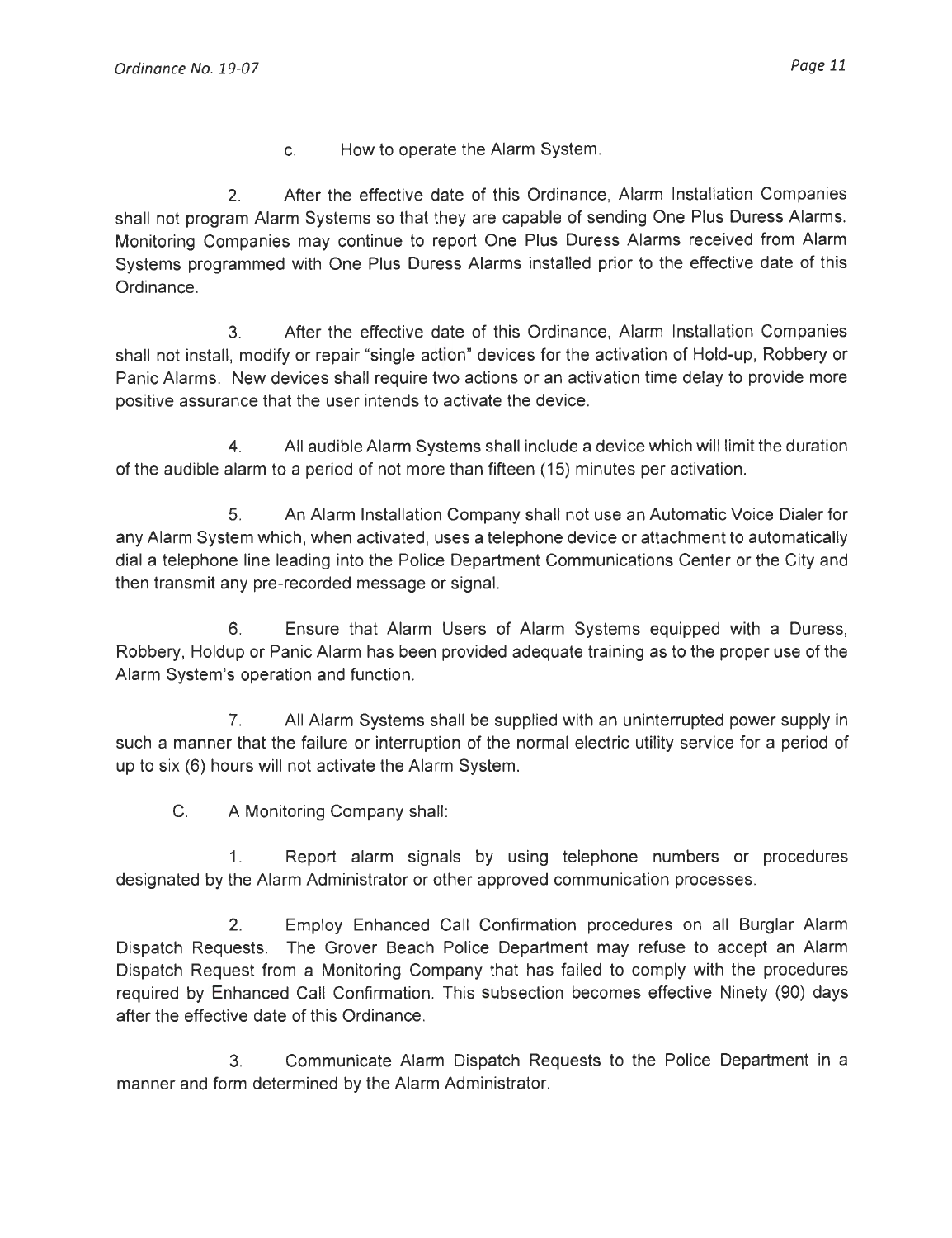4. Communicate Cancellations to the Police Department in a manner and form determined by the Alarm Administrator.

5. Communicate all available Zone activations information (north, south, front, back, door, window etc.) about the location of an alarm signal(s) as part of an Alarm Dispatch Request.

6. Communicate the type of alarm activation (silent or audible, interior or perimeter), if available, on any Alarm Dispatch Request.

7. Notify the Police Department Communications Center (Dispatch) of any Alarm Site that it knows, or reasonably should know has guard dog(s), pets or is fitted with a Protective-Reactive Alarm System. During any alarm at such a site, a Responsible Party must be contacted and confirm that he or she will respond to the Alarm Site to disarm the device or take control of the guard dog(s).

8. After an Alarm Dispatch Request, promptly advise the Police Department Communications Center if the Monitoring Company knows that the Alarm User or a Responsible Party is on the way to the Alarm Site;

9. Each Monitoring Company must maintain, for a period of at least one year after the date of an Alarm Dispatch Request, all records relating to the Alarm Dispatch Request. Records must include the name, address and telephone number of the Alarm User, each Alarm System zone activated, the time of Alarm Dispatch Request and evidence of all attempts to verify. The Alarm Administrator may request copies of such records for any individual Alarm User. If the request is made within 60 days after an Alarm Dispatch Request, the Monitoring Company shall furnish requested records within three (3) business days after receiving the request. If the records are requested between sixty (60) days and (one) 1 year after an Alarm Dispatch Request, the Monitoring Company shall furnish the requested records within thirty (30) days after receiving the request.

10. Each Monitoring Company shall, upon request, immediately provide the Police Department with the names and phone numbers of the Alarm User's emergency contacts at the time of each Alarm Dispatch Request.

D. Conversion of Alarm Users. An Alarm Installation Company or Monitoring Company that converts the servicing of any Alarm System account from another company shall notify the Alarm Administrator of such conversion and shall make a reasonable effort to provide to the Alarm Administrator, within 60 days from the date of conversion , an Alarm User List of the converted accounts, in a format acceptable to the Alarm Administrator.

# 3239. Duties and authority of the Alarm Administrator.

A. The Alarm Administrator shall: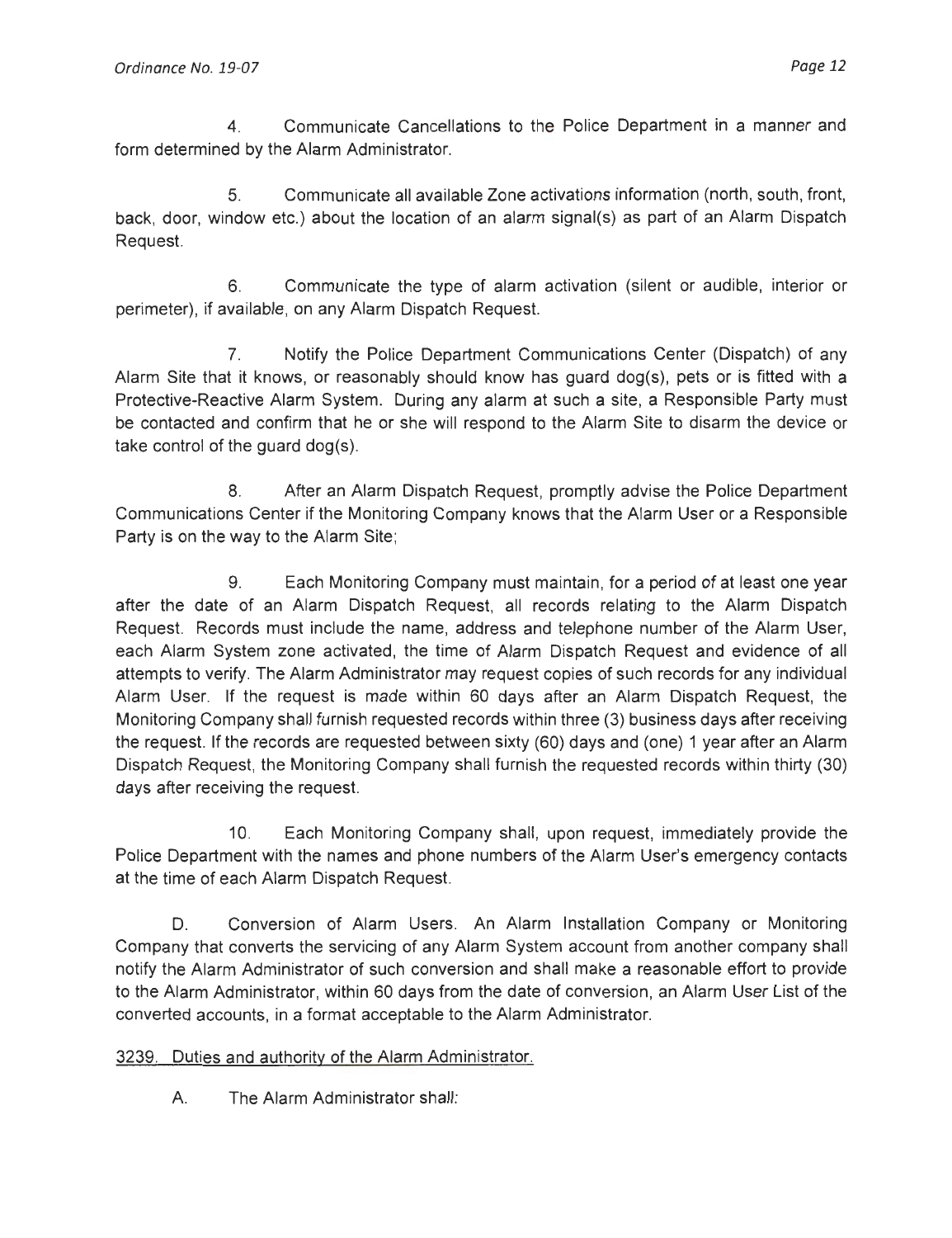1. Designate the manner and form of Alarm Dispatch Requests and the telephone numbers and/or communication process that are to be used for such requests; and

2. Establish a procedure to accept Cancellation of Alarm Dispatch Requests.

B. The Alarm Administrator shall establish a procedure to acquire and record information on Alarm Dispatch Requests.

C. The Alarm Administrator shall establish and implement a procedure to notify the Alarm User of a False Alarm. The notice shall include the following:

- 1. The date and time of an officer's response to the False Alarm ; and
- 2. Any False Alarm fine incurred.

D. The Alarm Administrator may require that a conference be held with an Alarm User and the Alarm Installation Company or Monitoring Company responsible for repairing or monitoring of the Alarm System to review the circumstances of each False Alarm. The conference may be held in person or through a conference telephone call , at the Alarm Administrator's discretion. Failure to participate may result in suspension of the Alarm Registration, as indicated by the facts of the case.

E. The Alarm Administrator may establish an Alarm User Awareness Class. The Alarm Administrator may request the assistance of associations, alarm companies and law enforcement agencies in developing and implementing the class. The class shall inform Alarm Users of the Alarm Ordinance; problems created by False Alarms and teach Alarm Users how to avoid creating False Alarms.

F. If a false Robbery, Holdup or Panic Alarm has occurred and the alarm was triggered using a single action, non-recessed device, the Alarm Administrator may consider a waiver or partial waiver of the False Alarm fine, if action is taken by the Alarm User to remove or replace the single action, non-recessed device.

G. The Alarm Administrator shall make a copy of this Ordinance and/or an ordinance summary sheet available to each Alarm User.

H. The Alarm Administrator may use electronic means to communicate with Alarm Users, Alarm Installation Companies and Monitoring Companies when applicable or when requested by the recipient and at the Alarm Administrators discretion.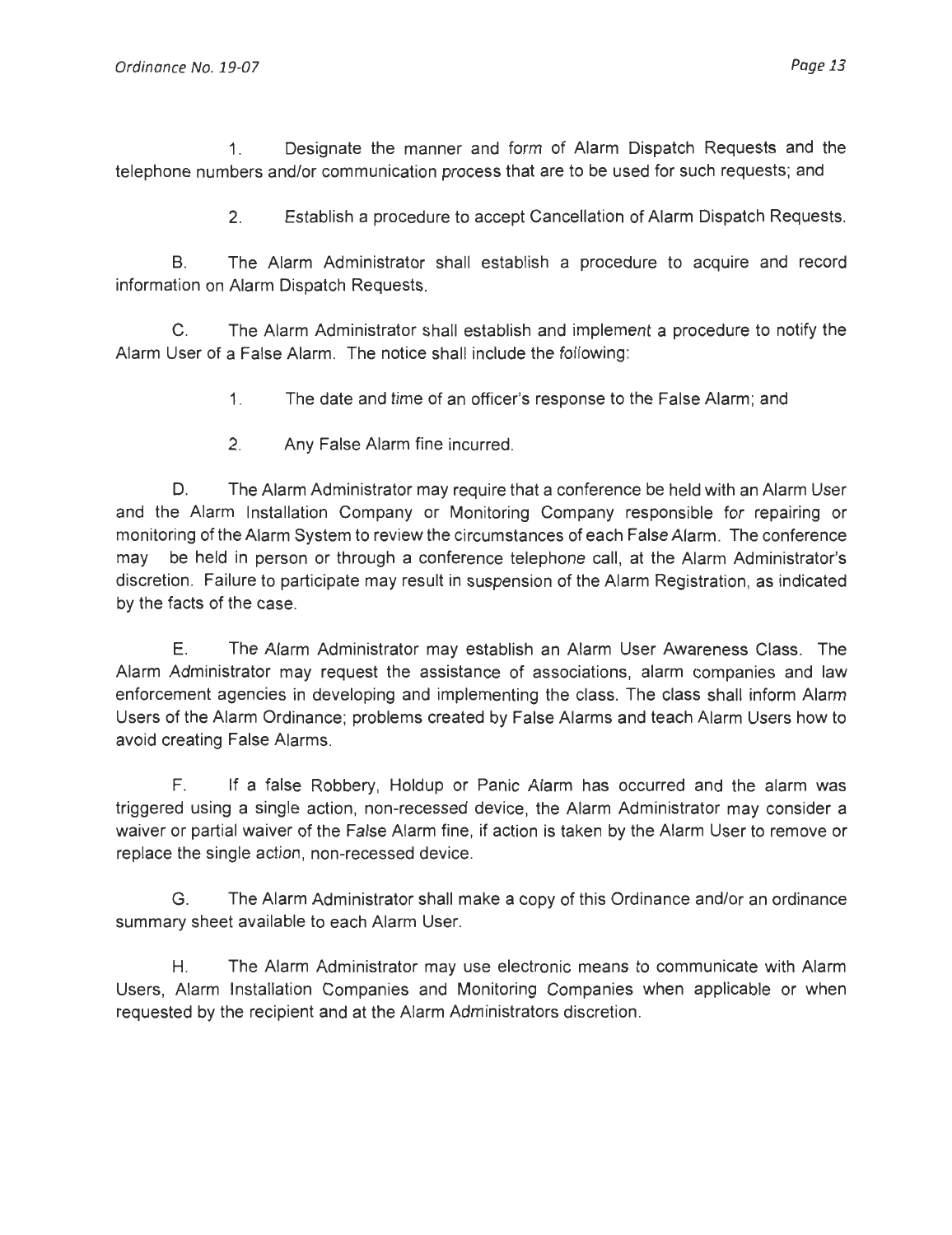#### 3240. False Alarm Fines; Fees; Late Charges.

A. The Alarm Administrator may assess the Alarm User a fine for a False Alarm occurring at that Alarm User's Alarm Site consistent with the procedures in Section 3243. The amount of said fines for the listed categories shall be established by the Master Fee Schedule of the city.

- 1. Burglar False Alarm Fines
- 2. Robbery False Alarm Fines
- 3. Panic False Alarm Fines

8. If a False Alarm fine is not paid within thirty (30) days after the invoice is mailed, a late charge as established by the Master Fee Schedule of the city shall be imposed.

C. Fines for False Alarms from Non-Registered Alarm Systems. For person(s) operating a Non-Registered Alarm System incurring a False Alarm, fines shall be imposed as established by the Master Fee Schedule of the city.

D. Any Monitoring Company after five (5) business days of receiving notice from the Alarm Administrator that an Alarm User's registration status is that of Non-registered shall not make a Burglar Alarm Dispatch Request from that Alarm User

E. If Cancellation of a Police response occurs prior to the officer's arrival at the Alarm Site, the response is not considered a False Alarm and no False Alarm fine will be assessed.

F. The Alarm Installation Company shall be assessed a fine in an amount established by the Master Fee Schedule of the city if the officer responding to a False Alarm determines that an on-site employee of the Alarm Installation Company directly caused the False Alarm. Such False Alarms are not included in the total number of False Alarms for the Alarm User, nor is the Alarm User to be held liable for any False Alarm fine resulting from such alarm activation.

G. A fine in an amount established by the Master Fee Schedule of the city shall be imposed against any Monitoring Company that fails to verify Alarm System signals as required in subsection 3238(C)(2) of this Chapter.

H. Notice of the right of appeal under this ordinance will be included with notice of any fine.

I. All registration fees , renewal registration fees or fines assessed under this section are due within thirty (30) days of written notice unless otherwise noted. A late charge in an amount established by the Master Fee Schedule of the city shall be imposed for each individual fee or fine due that is not paid within thirty (30) days.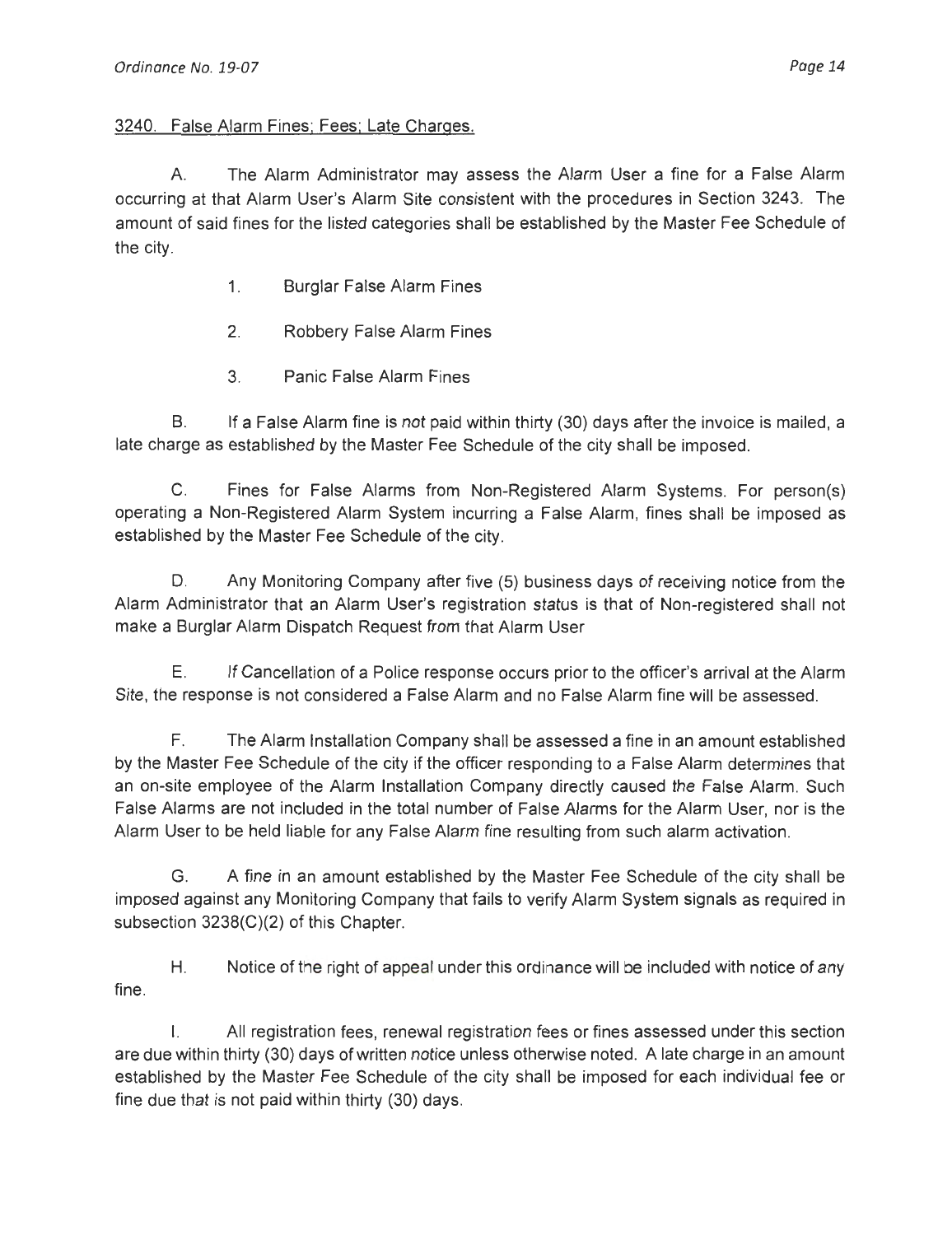J. The Alarm Administrator may waive the False Alarm fine for the first chargeable False Alarm during the Alarm User's one-year registration period, pending the successful completion of the Online Alarm User Awareness Class available through the Alarm Administrator. In order to have the fine waived, the Alarm User shall have successfully completed the class within thirty (30) days of the fine notice. Alarm Users without online access may request the online school and test be mailed to them. Reasonable additional time to complete the Alarm User Awareness Class shall be allowed for mail delivery.

## 3241 . Notice to Alarm Users of False Alarms and Suspension of a Police Response.

A. The Alarm Administrator shall notify the Alarm User in writing or by other electronic means after each False Alarm. The notice shall include the amount of the fine for the False Alarm, the fact that Police response to further alarms may be suspended after the fourth False Alarm during the Alarm User's one-year Alarm Registration period, (excluding Duress, Robbery, Holdup and Panic Alarms), and that the Alarm User has the right to a pre-deprivation appeal prior to paying the fine or prior to the suspension of Police response as is consistent with Section 3239.

B. The Alarm Administrator shall notify the Alarm User in writing thirty (30) days beforehand that a Police Department response to further alarms is to be suspended. The right of appeal under this Ordinance shall be included with the notice. The notice of suspension shall also include the amount of any fees and/or fines due and a description of the reinstatement process.

C. The Alarm User may appeal the Alarm Administrator's decision to assess a fine, suspension of a permit, or suspension of police response to the Chief of Police (or their designee) consistent with Section 3243.

# 3242. Alarm Registration Suspension, Fees. Fines, Violation to Make Alarm Dispatch Request for Suspended Alarm Site.

' A. The Alarm Administrator shall notify the Police Department of each Alarm User whose Alarm Registration qualifies for suspension under this section . The Alarm Administrator may suspend an Alarm Registration if it is determined that:

- or
- 1. There is a false statement of a material fact in the registration application;

2. The Alarm User has had four or more false Burglar Alarms within the oneyear registration period, except that the Alarm Administrator may waive a suspension of a registration upon receipt of documented work orders showing reasonable attempts to repair the Alarm System prior to the notice of suspension.

3. The Alarm User fails or refuses to pay an Alarm Registration or Alarm Registration Renewal fee, False Alarm fine, late charge, or any other fee, fine , or charge assessed under this Chapter.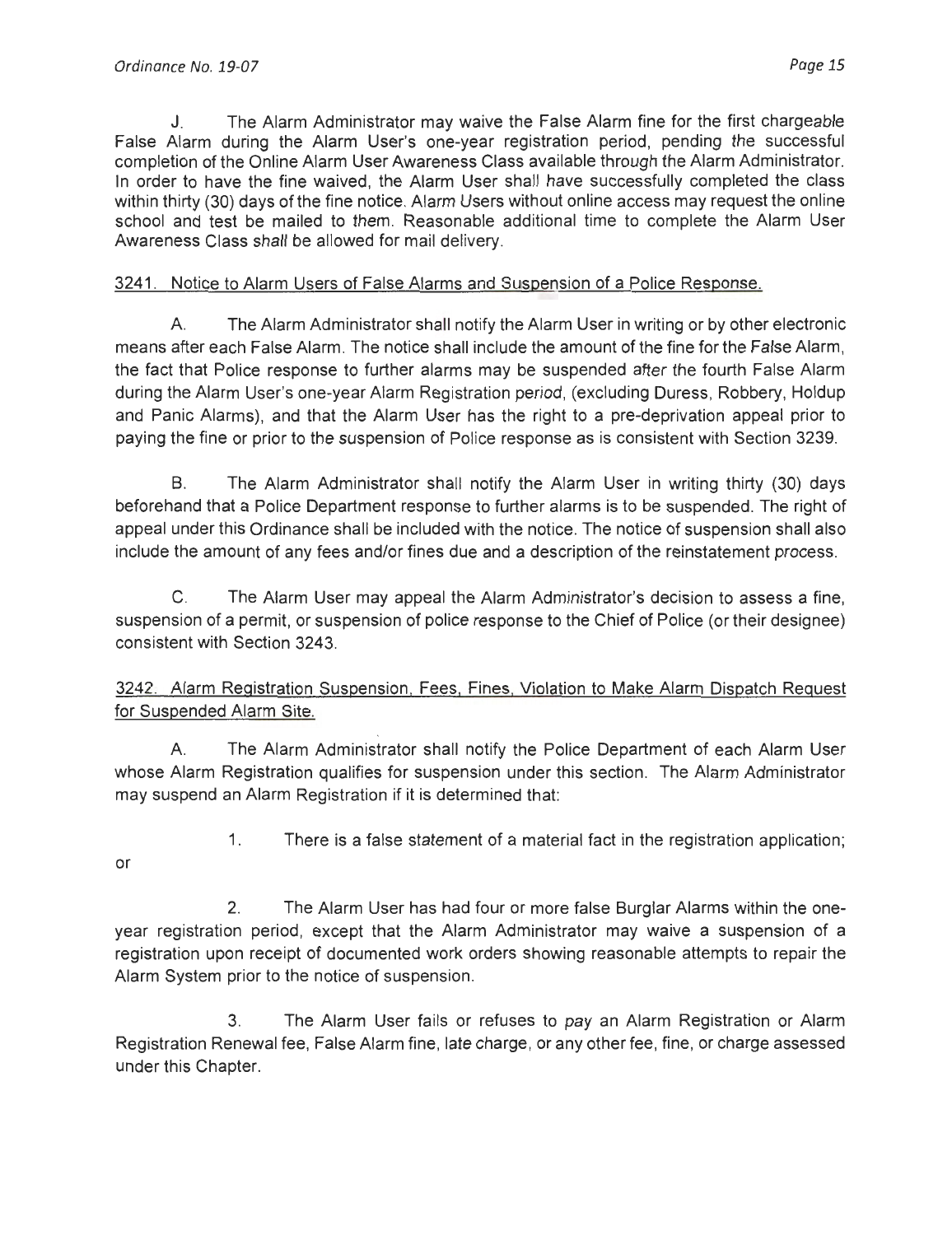B. It is a violation of this section for a Person to operate a Burglar Alarm System during the period in which the Alarm Registration is suspended. It is a violation of this Chapter for a Monitoring Company to make an Alarm Dispatch Request to a Burglar Alarm Site after the Monitoring Company's Alarm Response Manager (ARM) has been notified by electronic mail by the Alarm Administrator that the registration for that Alarm Site has been suspended. A grace period of five (5) business days after the ARM's notification shall be granted for the Monitoring Company to comply. The Alarm Monitoring Company shall be assessed a fine in an amount established by the Master Fee Schedule of the city for requesting a Burglar Alarm Dispatch Request on a suspended Alarm Site.

C. False Alarm Fines under Suspension status. In addition to the fines set forth in subsection 3240(A), a supplemental fine is hereby imposed upon any Person operating a suspended Burglar Alarm System. The amount of said fines shall be established by the Master Fee Schedule of the city.

D. It shall be the responsibility of the Alarm User to notify their respective Alarm Monitoring Company of their suspension status. An Alarm User shall be held financially accountable for all false alarm fines incurred.

E. Unless there is a separate indication that there is a crime in progress, the Police Department may or may not dispatch an officer to an Alarm Site for which an Alarm Registration is suspended.

# 3243. Appeals of Determinations Regarding Alarm Registrations, Fees and Fines.

A. If the Alarm Administrator assesses a fee or fine, suspends an Alarm Registration or denies the issuance, renewal or reinstatement of an Alarm Registration, the Alarm Administrator shall send notice of the action and a statement of the right to appeal to the affected applicant, Alarm User, Alarm Installation Company or Alarm Monitoring Company.

B. The applicant, Alarm User, Alarm Installation Company or Alarm Monitoring Company may appeal any action described in subsection (A) above to the Police Chief (or their designee) by setting forth in writing the reasons for the appeal and delivering the appeal to the Police Chief (or their designee) within twenty (20) days after receipt of notice of the action. Failure to deliver the appeal within that time period is a waiver of the right to appeal.

C. The procedure for an appeal to the Police Chief (or their designee) is as follows:

1. The applicant, Alarm User, Alarm Installation Company or Monitoring Company may file a written request for appeal by paying an appeal fee and setting forth the reasons for the appeal. The appeal must be entitled "Appeal from Alarm Administrator's Action." The appeal fee shall be in an amount established by the Master Fee Schedule of the city and will be returned to the appealing party if the appeal is successful.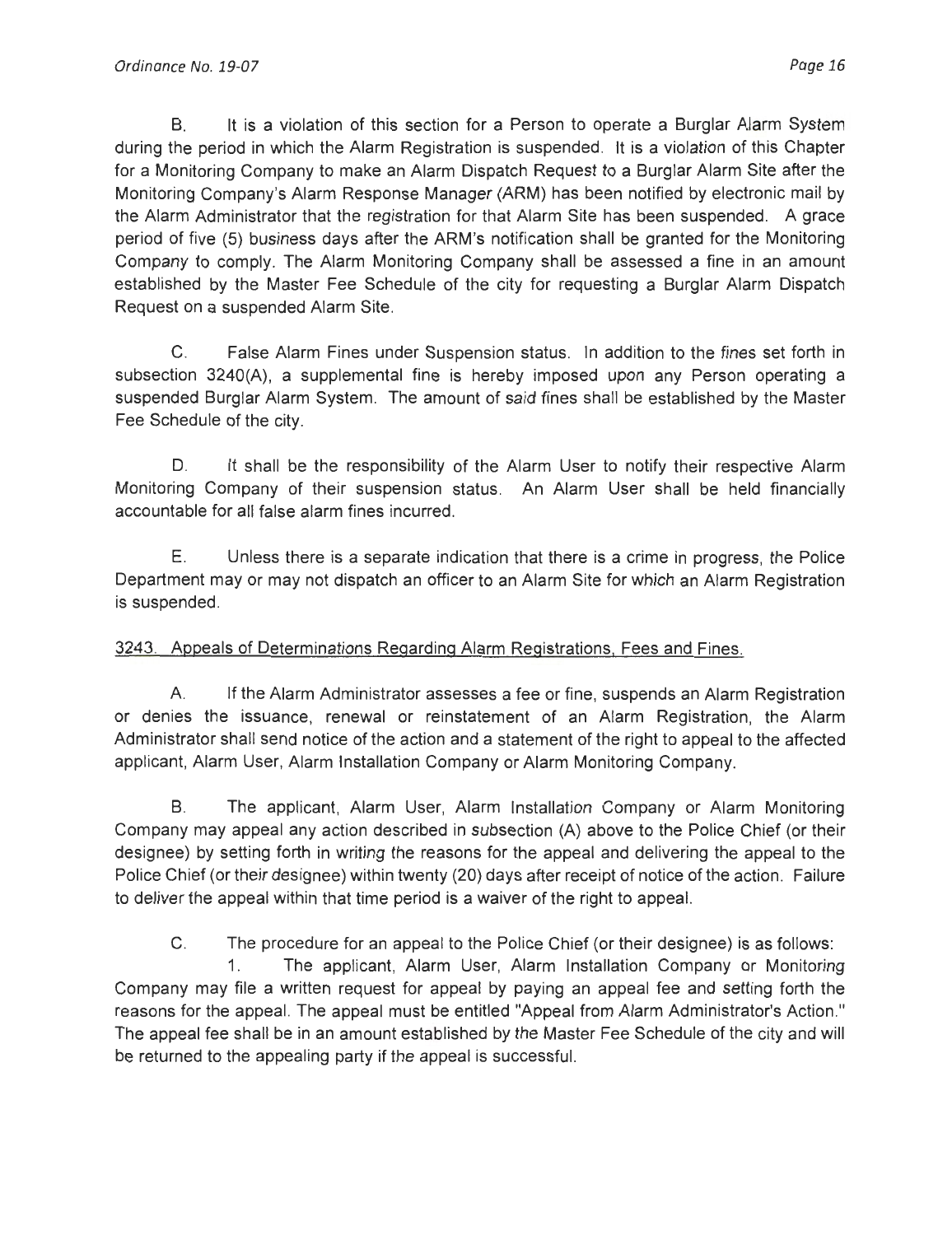2. The Police Chief (or their designee) shall conduct a hearing on the appeal within thirty (30) days after the Police Department's receipt of the request for appeal and appeal fee and shall consider the evidence submitted by the appealing party and the Alarm Administrator. The Police Chief (or their designee) must base the decision on the preponderance of evidence presented at the hearing and must render a decision within fifteen (15) days after the date of the hearing. The decision shall affirm or reverse the decision or action taken by the Alarm Administrator.

3. Filing of an appeal stays any action by the Alarm Administrator to suspend an Alarm Registration or require the payment of a fee or fine until the appeal process has been exhausted. This provision applies only to the action of the Alarm Administrator that is the subject of the appeal. This provision does not operate as a bar to enforcement action on violations of this section that occur thereafter.

D. The Alarm Administrator or the Police Chief, or their respective designees, may adjust the count of False Alarms or assessed fees based on:

1. Evidence that a False Alarm was caused by action of a communications services provider (i.e. telephone, cellular, cable company);

2. Evidence that a False Alarm was caused by a power outage of more than six (6) hours or severe weather such as a tornado, earthquake, or excessive winds (35 m.p.h. or above as measured by the National Weather Service for the Grover Beach area;

3. Evidence that an Alarm Dispatch Request was not a False Alarm; or

4. The occurrence of multiple alarms within a 24-hour period, which may be considered as one False Alarm if the Alarm User has taken corrective action, unless the False Alarms are directly caused by the Alarm User.

E. The Alarm Administrator may waive all or part of a False Alarm fine due to extenuating circumstances or to encourage corrective action with supervisor approval.

### 3244. Reinstatement of Suspended Alarm Registrations.

A. On the suspension of an Alarm Registration , a Person who's Alarm Registration has been suspended may obtain reinstatement of the registration by the Alarm Administrator if the Person:

1. Pays a reinstatement fee as established by the Master Fee Schedule of the city;

2. Pays, or otherwise resolves , all outstanding fees, fines, and other charges;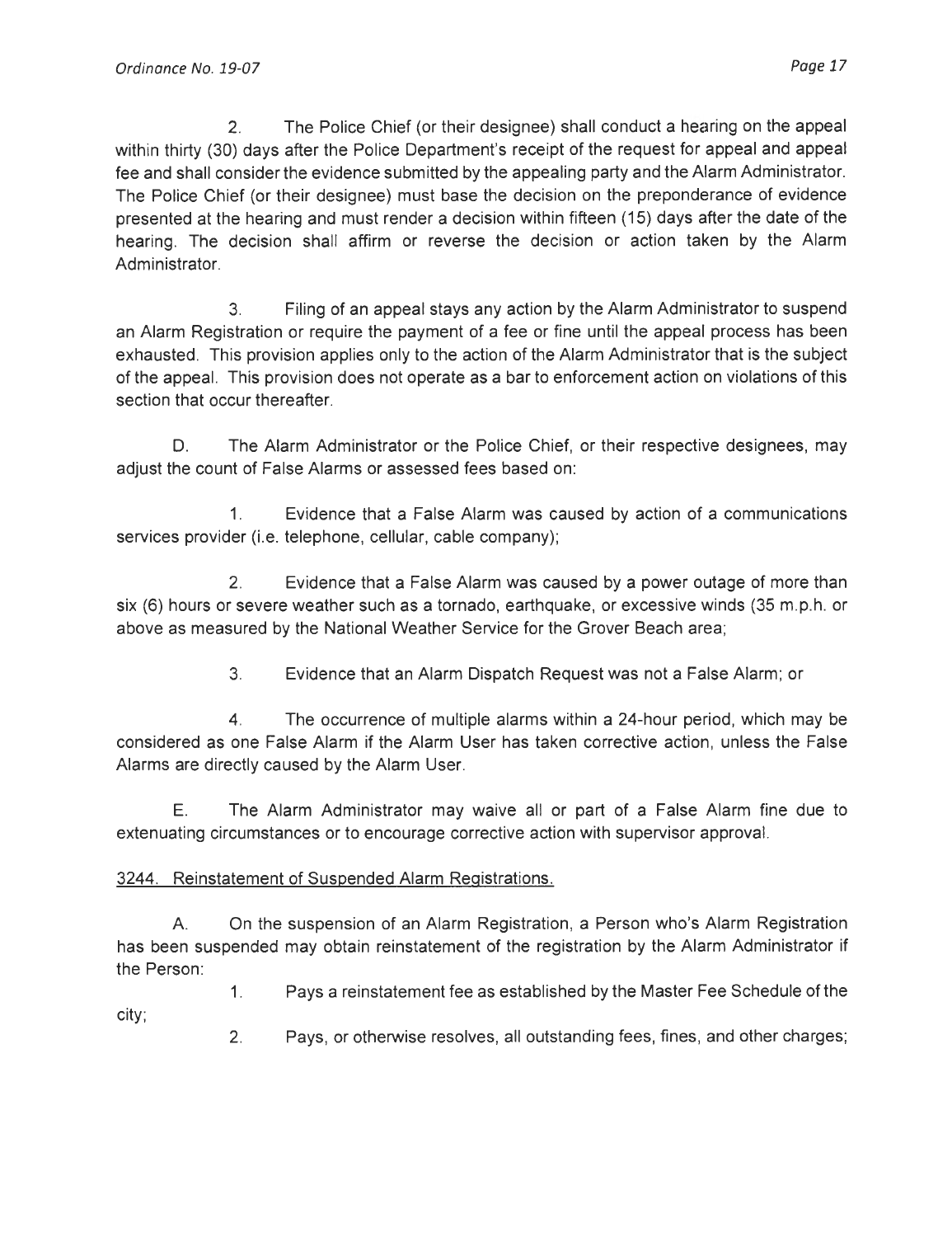3. Submits a written notice from an Alarm Installation Company stating that the Alarm System has been inspected and repaired (if necessary) by the Alarm Installation Company;

4. The Alarm User successfully completes an Alarm User Awareness Class and test.

8. The Police Department shall reinstate its response to an Alarm Site as soon as is practicable after receiving notice of reinstatement from the Alarm Administrator. The Alarm User and Monitoring Company shall take notice that the Alarm Site has been officially reinstated only after receiving notice from the Alarm Administrator of that fact. It shall be the responsibility of the Alarm User to verify that his, her, or its registration status and future police response has been properly restored.

3245. Suspension of Police Response to Dispatch Requests from Certain Alarm Installation Companies and Monitoring Companies.

A. The Police Chief or their designee may suspend Police response to an Alarm Dispatch Request from an Alarm Installation Company or Monitoring Company if it is determined that:

1. There is a violation of this chapter by the Alarm Installation Company or Monitoring Company and the condition causing the violation has not been corrected and/or;

2. The Alarm Installation Company or Monitoring Company has failed to pay any fee, fine, or other charge assessed under this section, more than sixty (60) days after the fee, fine, or other charge is due.

B. The Police Department may not respond to any Alarm Dispatch Request where the Alarm Installation Company or Monitoring Company who installed or monitors that alarm has failed to comply with California licensing requirements or failed to maintain a valid copy of the State of California Department of Consumer Affairs Alarm Company Operators License.

C. A suspension of Police response made pursuant to this subsection is subject to the appeal process provided for within this Chapter. In addition, the Alarm Administrator has the ability to accept a workable solution from the affected party prior to an appeal. The affected party has sixty (60) days after the written notice of suspension before Police response is suspended to its alarm customers.

D. The Alarm Administrator shall notify all known Alarm Users subscribing to an Alarm Installation Company or an Alarm Monitoring Company that the Police Department has suspended response to the company's Alarm Dispatch Requests.

E. The City shall assess the Alarm Installation Company or Monitoring Company a reinstatement fee in an amount established by the Master Fee Schedule of the city. In addition,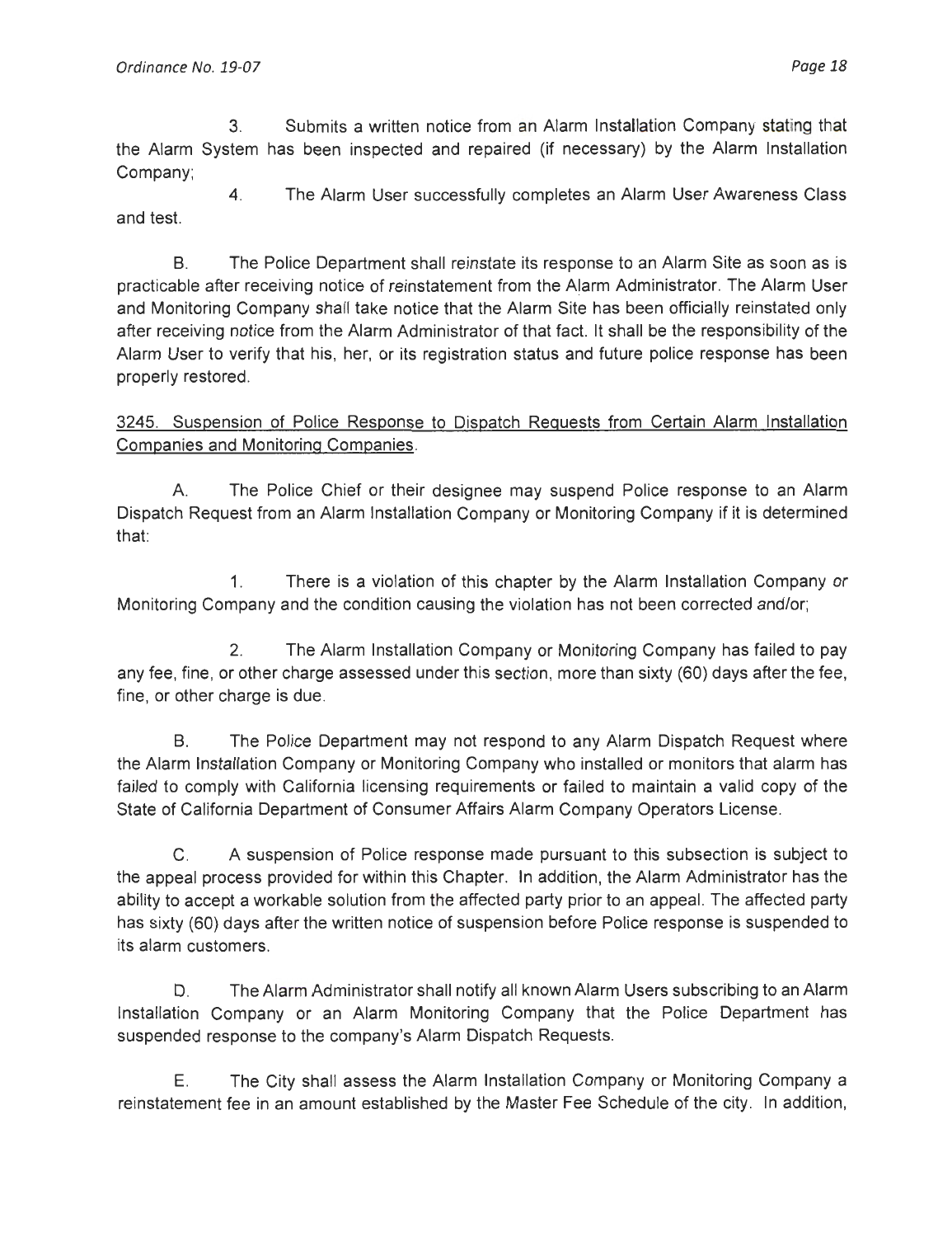if the Alarm Administrator has incurred costs in notifying Alarm Users by mail of the suspension of their Alarm Installation Company or Monitoring Company, reimbursement to the City of those costs shall be a condition of reinstatement.

### 3246. Police Department Response

A. Subject to the suspension provisions in section 3242 above and the discretion discussed in section 3248 below, the Police Department, at its discretion, will respond to all "in progress" Robbery, Panic or Burglar Alarms as promptly as possible, taking into account pending calls for service and any policy establishing priority of dispatched calls following notification of the receipt of the alarm from the Monitoring Company. Police supervisors may, in their discretion, cancel a Police response to any or all alarms based on weather or other factors affecting Police service needs.

B. The Police Chief or their designee may re-prioritize assignment of Burglar Alarms and response time at any time during a 24-hour period as may be necessary due to the service needs of the community.

## 3247. Confidentiality of Alarm Information.

All information contained in documents gathered through Alarm Registrations, the submission of customer lists, the alarm appeal process and records relating to Alarm Dispatch Requests must be held in confidence by all employees of the Alarm Administrator, City of Grover Beach and any third-party alarm administrator. Such information is proprietary and is hereby declared confidential and not a public record. Absent special circumstances, such information must not be released to the public or any Person other than a law enforcement agency, third party administrator or the applicable Alarm User, Alarm Installation Company or Alarm Monitoring Company except pursuant to court order. Per California Government Code 6254(f)

### 3248. Scope of Police duty; Immunities Preserved.

The issuance of Alarm Registrations does not create a contract between the Police Department and/or the City of Grover Beach and any Alarm User, Alarm Installation Company or Monitoring Company, nor does it create a duty or obligation, either expressed or implied, on the Police Department to respond to any alarm. Any and all liability and consequential damage resulting from the failure of the Police Department to respond to an Alarm Dispatch Request is hereby disclaimed and full governmental immunity as provided by law is retained. By applying for an Alarm Registration, the Alarm User acknowledges that the Police Department response is influenced by the availability of officers, priority of calls, traffic conditions, weather conditions, emergency conditions, staffing levels, prior response history and administrative actions."

**Part** 3 If any section, subsection, subdivision, paragraph, sentence, clause, or phrase of this Ordinance or any part thereof is for any reason held to be in violation of the law, such decision shall not affect the validity of the remaining portion of this Ordinance or any part thereof. The City Council hereby declares that it would have passed each section, subsection, subdivision,